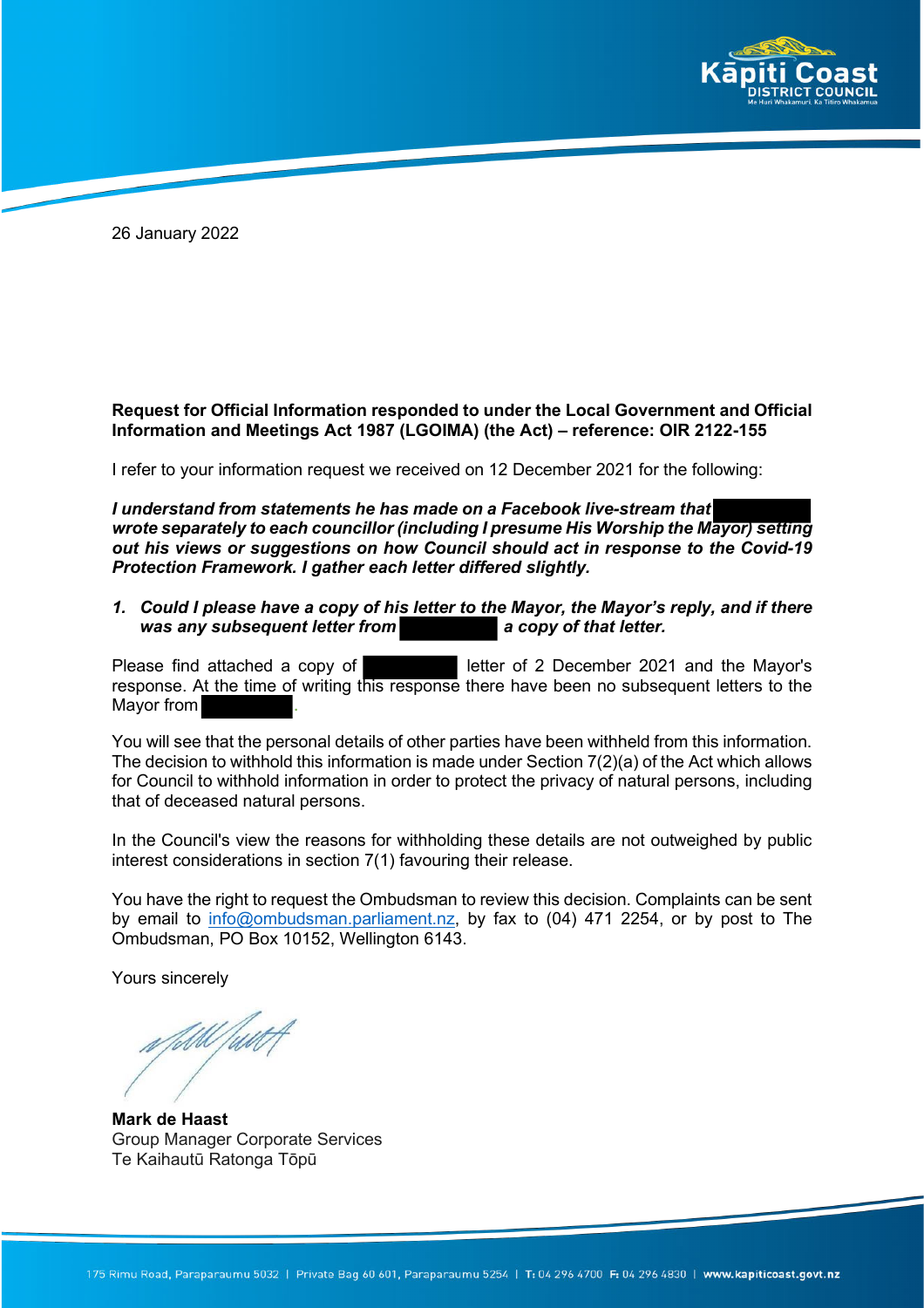Hello Mr Gurunathan,

I am very concerned about how the introduction of the governments 'traffic light system' is going to affect the nature of our community here on the Kapiti Coast.

As a resident of Kapiti for nearly 18 years now I have come to love and appreciate the diversity and the inclusivity of this community over those years. It has however been alarming to observe the community starting to fracture over the last 18 months as good people have become more and more divided by the governments divisive and fear based messaging. Worn down and stressed out by the situation of moving goal posts and veiled threats that is being imposed upon them, once loving people are now viewing their neighbours as potential threats to their chance to 'return to normal' and live a life of freedom.

The introduction of vaccine passports in association with this confusing traffic light system will in my opinion will only further this social division and discrimination.

I personally will not comply with the use of any passport system that discriminates against people who make an informed choice about what medical procedures or therapies they choose.

Bodily sovereignty is a fundamental human right and is supposed to be protected in New Zealand's own Bill of Rights. This level of discrimination is not acceptable in a community that I desire to live in.

So I write to you today to request that you as the elected mayor of our council consider how the Kapiti Coast district can opt out of this ridiculous traffic light system and instead manage our own covid response at a local level in a sensible way that benefits all people, businesses and the district itself.

I know several other people in my circle who have also chosen to opt out of using a vaccine passport, some of those people are already double jabbed but will not take the dangerous step of complying with this passport system, interestingly they have Eastern European heritage, living memory of what it is like to live in a highly controlled society. I do not intend to leave such a legacy for my children and their children.

Both of my Grandfathers fought in WWII and made considerable sacrifice to give us the freedom and peace and a fair and just society that we have enjoyed thus far in New Zealand, I do not want to see that eroded away by our current government initiating such massive fundamental changes with no proper consultation or debate under the pretence of an 'emergency'

I also know several small business owners here on the coast who are very confused by this new system, most of them think it is rubbish but also feel significantly threatened by the proposed fines etc that they are just trying to cover their backsides and tow the line even though they do not agree with the system. This bullying is not part of the community I desire to live in.

The simple truth is, the rules that they are trying to enforce do not make sense and are not backed by any independent science. This whole agenda is about forcing compliance rather than protecting and fostering our health as individuals and as a society.

So, I personally do not consent to this system of discrimination and fear based division being imposed upon me. And I ask you as an elected representative of our community to stand up to this government and do what is right in protecting our freedom to live in an inclusive, fair, and peaceful community.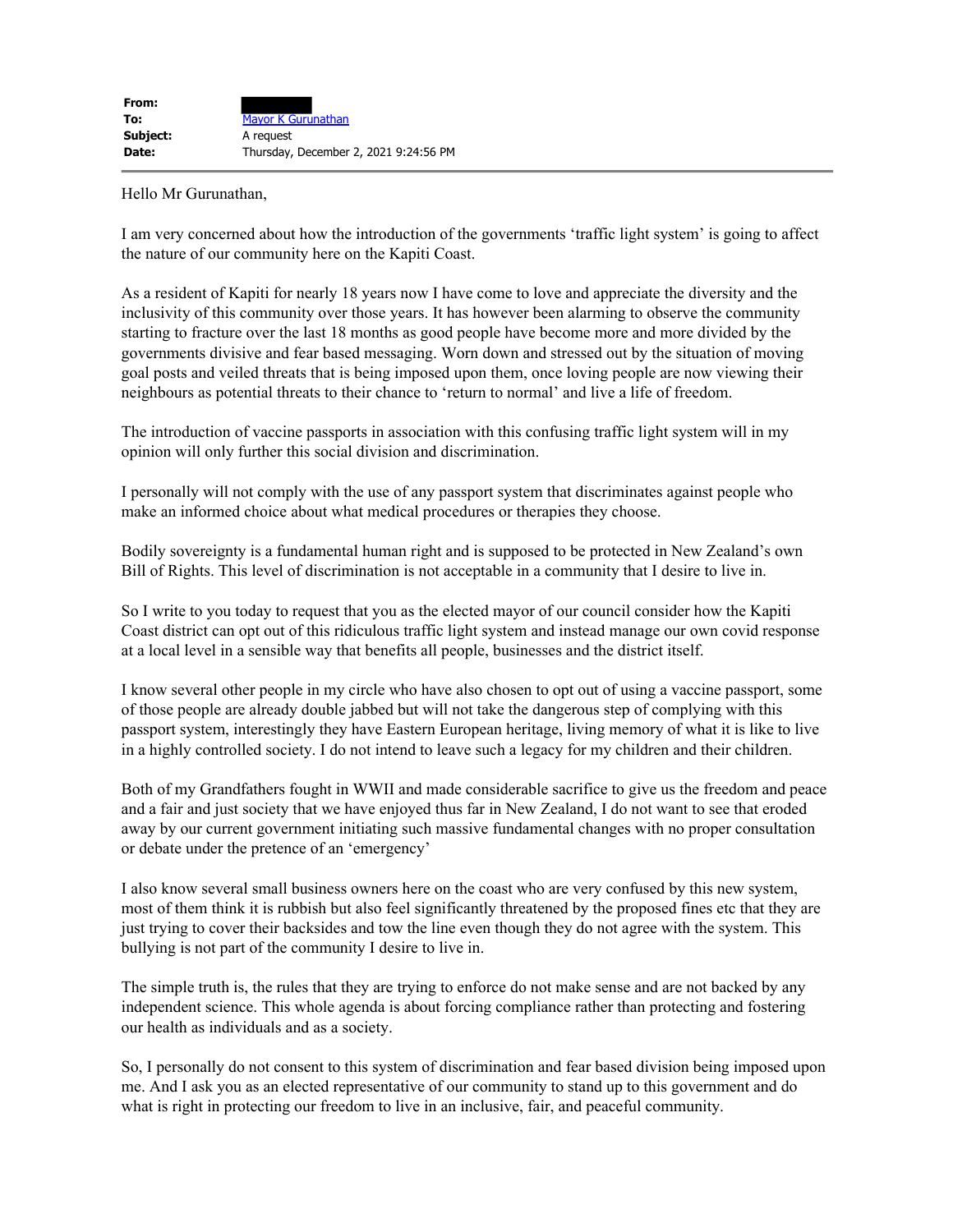Yours with love and respect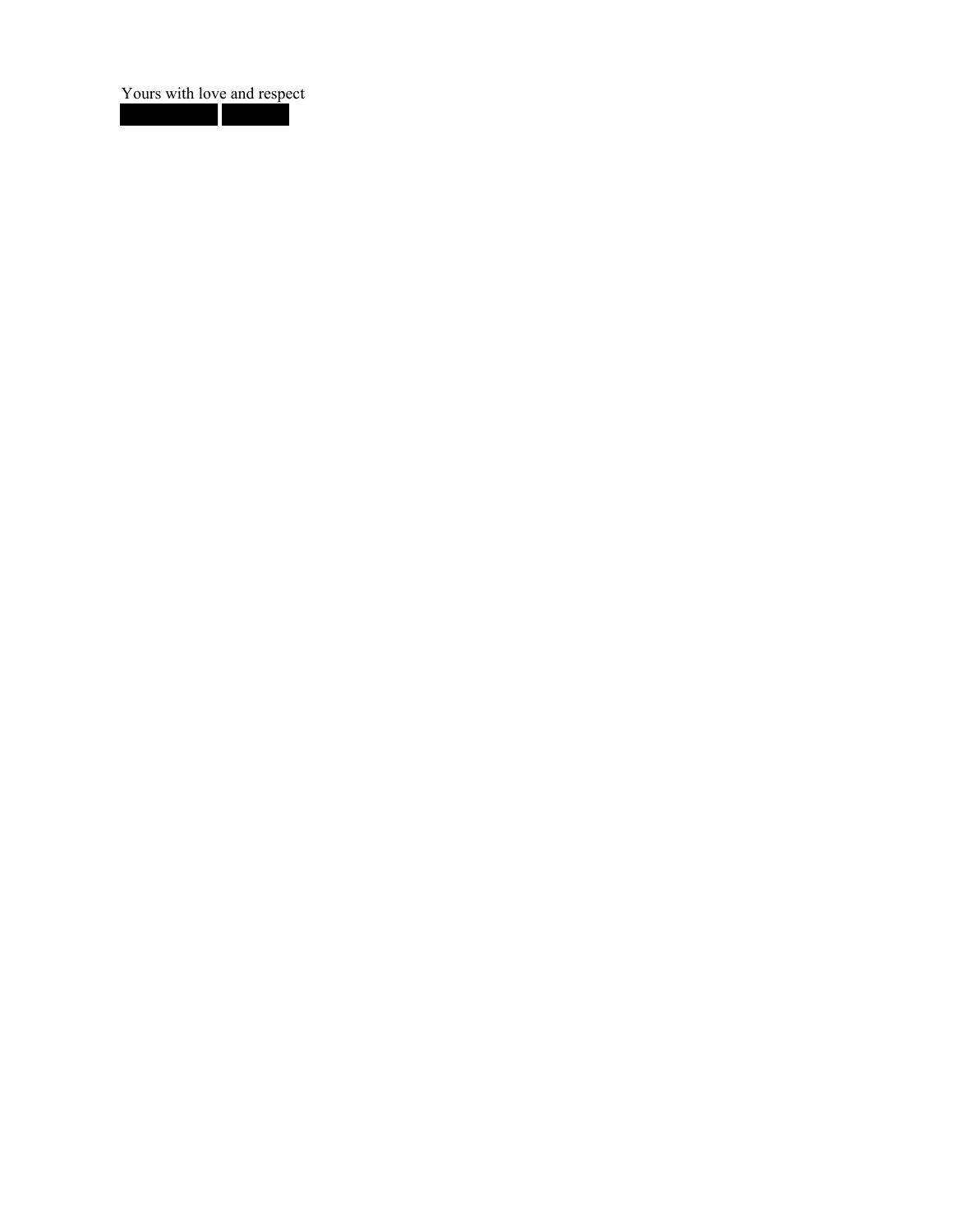

**To: Attachments:**

**Subject:** Mayor''s Personal Response to Vaccine Pass Enquiries **Date:** Friday, January 14, 2022 1:30:19 PM

Seasonal greetings to all of you who have written to me and my fellow Councillors highlighting your concerns about Council's decision to require vaccine passes to access council facilities.

I apologise for not giving you all an immediate response as it has been, and continues to be, a fast changing scenario. **Please consider this as my individual response and not a standard Council response or position**. One important area that I have to comment on is to those raising the perceived issue of a rates rebate for the Council services that they claim have been denied them because of the introduction of vaccine passes. Rates help pay for all services and facilities for the Kāpiti community that are either critical or beneficial to the community as a whole – often the things that make our district a more desirable place to live. Those services are still on offer and ratepayers cannot receive a rebate or reduction simply because they have self-selected to opt-out by not receiving the government funded vaccine. It is important to also note that not everyone who pays rates will use every service or facility on offer – for example I do not personally use the Aquatic Centre.

Firstly, a number of you have given very personal stories on vaccination and its challenges. I have also come to the current complex situation with my own luggage of deep memories. I shared this in my regular Kāpiti News column of 8 December 2021. I hope that column gives you an initial insight on my approach to what's been unfolding. In my baby brother's case I recognised that while a majority, including myself, gained protection from smallpox, a small minority suffered adverse effects. I realise that there are those who believe and argue that vaccinations per se are bad. And, in the case of the Covid-19 vaccine, that it's a sinister global plot peddled by a hidden elite. I accept that there have been many instances where people are manipulated by the rich and powerful. The invasion of Iraq justified on the basis of fake news that Saddam possessed weapons of mass destruction is but just one such instance.

In the case of the pandemic and the Covid vaccine I don't believe there is a global plot. Over my 25 years in New Zealand I have had to seek medical attention many times and the medical system with its technical biomedical expertise has managed my problems. I have no reason now to question that expertise. In the current 'battle' for the hearts and minds of people a clear majority believe in the medical system. The fact that more than 90 percent of those eligible who have taken the decision to be vaccinated is proof of that. I remember some years back the debate on the fluoridation of Kāpiti's water supply. Councillors were battered with technical information from both sides. My argument at that time observed that councillors as elected representatives do not generally have the technical expertise to make well informed medical decisions. That is the responsibility of the Ministry of Health. I maintain that position. My last point on this. Every time I board a plane I don't ask for a right to personally check on the qualifications of the pilot to fly the plane. I have safely assumed that the system, that includes the airline industry and CAA ...etc, has procedures in place to ensure public safety.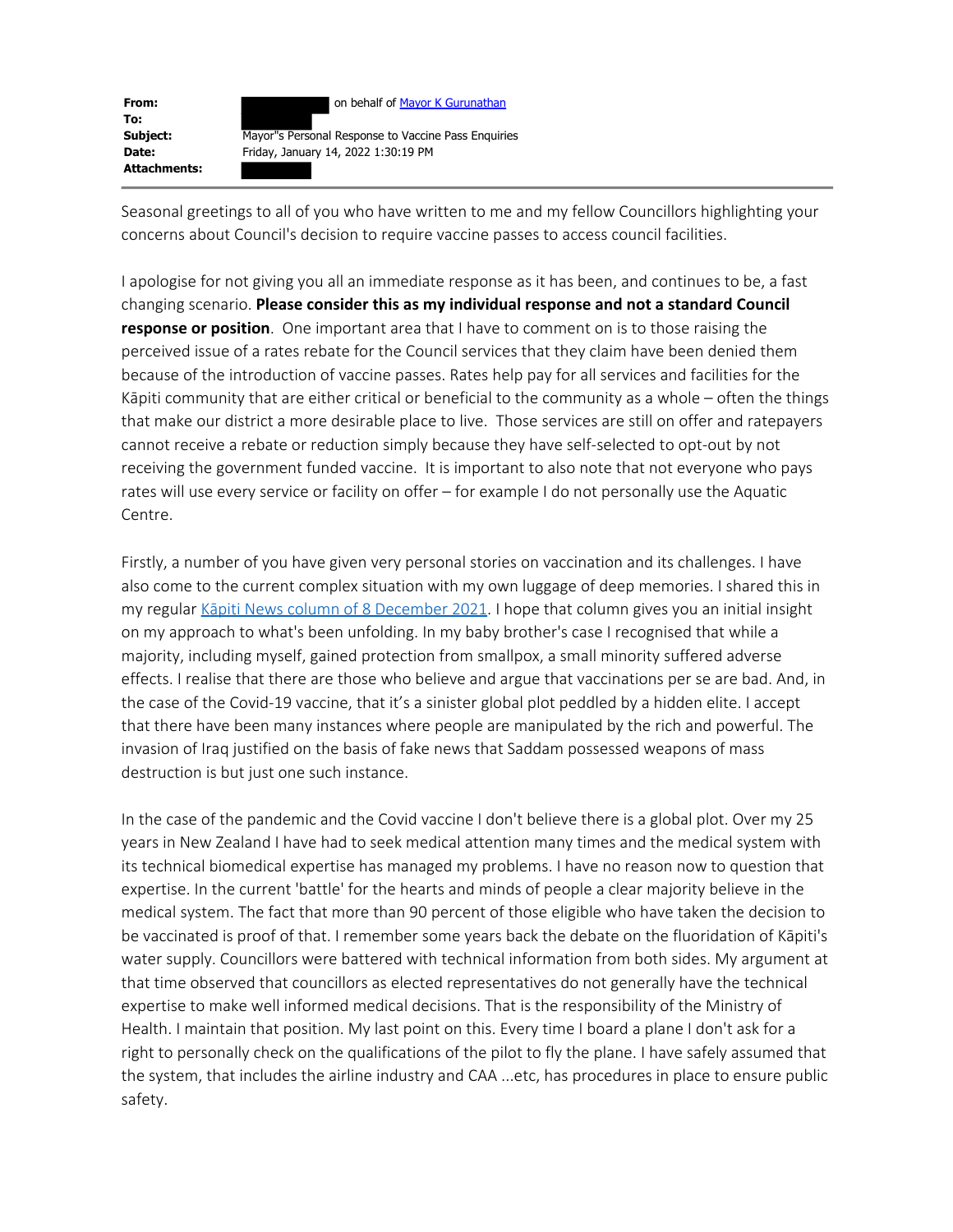Secondly, the management of Council facilities and services is the responsibility of the Chief Executive and his Senior Leadership Team. Not the elected councillors. Council's Chief Executive is directly responsible for managing the health and safety obligations towards staff under the Health & Safety at Work Act 2015. The Chief Executive's decision is backed by another legal instrument, the COVID-19 Public Health Response Act 2020 which triggers the use of specific public health orders to empower a range of measures in response to the pandemic while an Epidemic Notice is in force. The Covid-19 Public Health Response (Protection Framework) Order 2021 provides a framework for the use of vaccine passes for some types of work, and other "regulated businesses or services" must choose between operating either with or without vaccination certificates. The Order sets the legal basis for councils to set conditions of entry by requiring the use of vaccine passes for physical access to facilities to help manage the pandemic. These Orders, however, must not limit, or must only impose justified limits on the rights set out in the NZ Bill of Rights 1990. It's this last part, in reference to the Bill of Rights, that has triggered some of the challenges to the Council decision to require vaccine passes to access Council facilities. I support that fundamental right to challenge and add that the full exercise of the Bill of Rights is under siege from a pandemic that can kill people and is a very difficult issue. No one describes the inherent tensions between the Public Health Response Act 2020 (including its public health response Orders) and the NZ Human Rights Act 1990 better than the Chief Human Rights Commissioner Paul Hunt in his 16 December 2021 statement where, in addressing the enormous challenges of Covid-19 including social exclusion he said: "*I urge you to support fair and reasonable balance between competing rights*". Anyone reading that statement will appreciate the struggle the Commissioner went through to balance his statement of appeal itself.

A number of you have pointed out that, in delivering the Protection Framework Order, Upper Hutt Council had chosen not to mandate vaccine passes. This is not completely accurate. The Chief Executive there had imposed a vaccine pass requirement at one of its facilities - its Arts Centre. The Protection Framework does give councils discretion. Upper Hutt had chosen to be more liberal in its risk management while all the other councils in the Wellington Region including Kāpiti had chosen a vaccine pass approach. Even then, Upper Hutt had qualified its approach not only by mandating vaccine passes at its Arts Centre but also issuing a statement that their comparatively liberal approach was open to review. So, really, none of Wellington's councils have taken an ideologically purist freedom of access position. Added to this is the imminent spread of the Omicron variant so things are likely to change. One example of this change can be seen again in the actions of the Upper Hutt Council who has further reviewed its position and now require vaccine passes for their aquatic centre, libraries and their council reception. I add that I had met a representative of a group wanting to explore and negotiate for a loosening of some of the restrictions at 'low risk' facilities. I had responded in good faith to explore this until, that is, the unfolding news of the impact of the aggressive Omicron variant which has undermined my confidence in taking, this now, risky step.

I'm aware that unusual or extraordinary circumstances may require the use of legal tools that impact individual rights. I'm aware of the anti terrorism laws birthed in many countries following the September 11 attack being used by the ruling elite to oppress the legitimate democratic rights of the opposition and human rights activists. I have faith in the political culture of New Zealand that our current government or the other parties represented in Parliament are not using, and will not use, the current management of the Covid-19 pandemic to support dictatorships and totalitarian control. I support the approach adopted by our Chief Executive and senior management especially given the